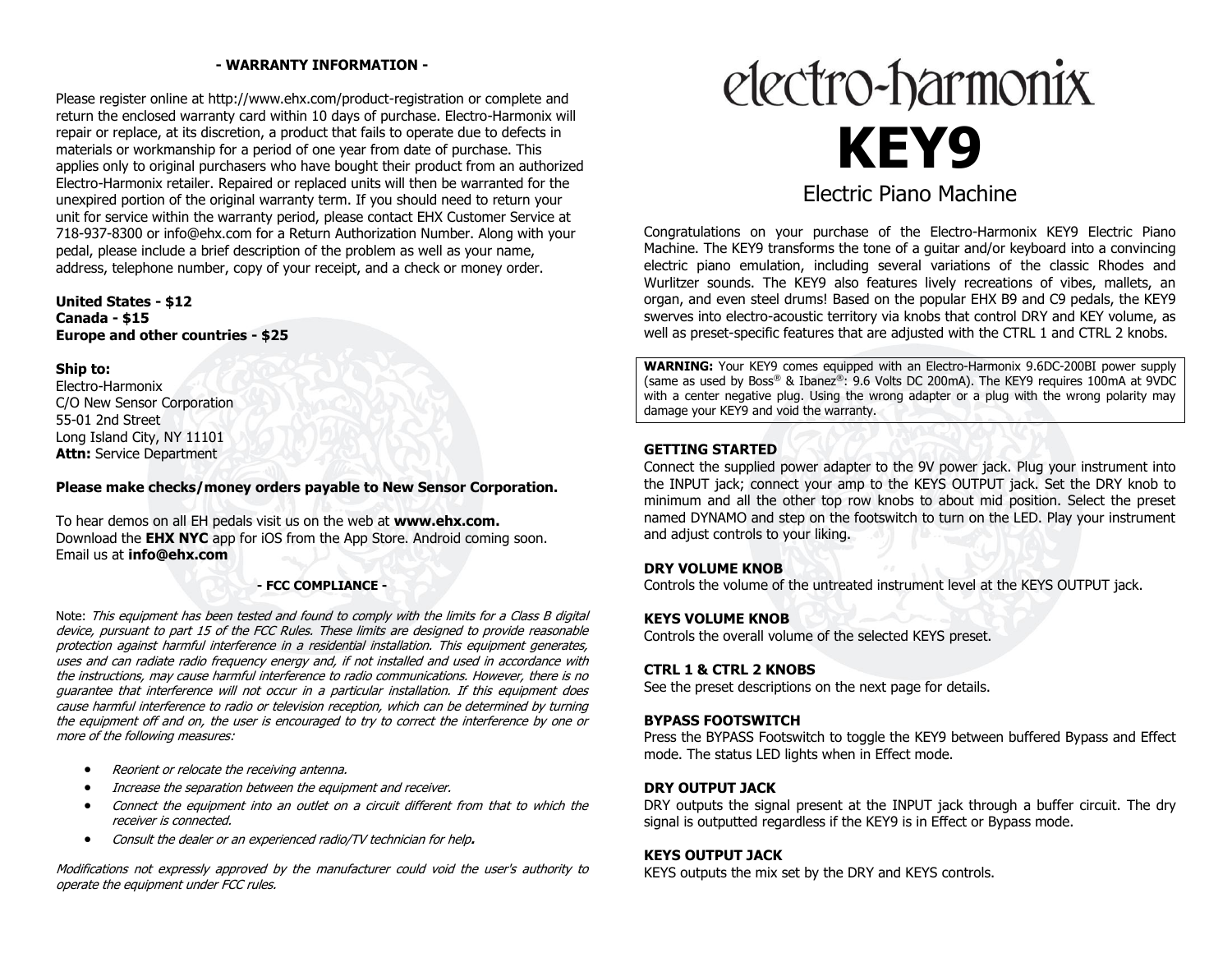#### **PRESET DESCRIPTIONS**

- 1. **DYNAMO -** An evocation of the "Dyno My" modified Fender Rhodes electric pianos of the 1970s and 1980s. Ctrl 1 adds bass to the lower strings of your guitar. Ctrl 2 adjusts the "tine" or high-end overtones.
- 2. **WURLI -** The classic sound of the Wurlitzer electric piano. Ctrl 1 adjusts tremolo depth. Ctrl 2 sets tremolo speed.
- 3. **SUITCASE -** This preset pays tribute to the sound of a Fender Rhodes electric piano routed through a phase shifter. Ctrl 1 adds a bass octave and adjusts the "tine" or high-end overtones. Ctrl 2 sets the phase shifter speed.
- 4. **MALLETS -** Here we have the sound of a wood marimba. Ctrl 1 adjusts chorus depth. Ctrl 2 sets chorus speed.
- 5. **EIGHTY EIGHT -** This preset emulates a Fender Rhodes 88 electric piano with built-in tremolo. Ctrl 1 adjusts tremolo depth. Ctrl 2 sets tremolo speed.
- 6. **TRI-GLORIOUS -** The sound of a Dytronics/Dyno My CS-5 Tri Stereo Chorus. Ctrl 1 adjusts chorus depth. Ctrl 2 sets chorus speed.
- 7. **VIBES -** The sound of a metal vibraphone with motorized tremolo. Ctrl 1 adjusts the high pitch attack. Ctrl 2 sets tremolo speed.
- 8. **ORGAN -** This preset offers a highly touch-responsive percussive organ. Ctrl 1 adjusts the high frequencies (treble). Ctrl 2 sets the rotating speaker speed.
- 9. **STEEL DRUMS -** This preset conveys the metallic sound of a steel drum. Ctrl 1 adjusts chorus depth. Ctrl 2 sets chorus speed.

#### **PRESET TEMPLATES**

Please see the enclosed setting sheet for suggestions on how to set the knobs for each preset. A blank user settings page is also included. Photocopy the blank user setting page to keep a record of your preferred sounds. Or, download a PDF of blank settings at [http://www.ehx.com/assets/instructions/key9-presets-outlines.pdf.](http://www.ehx.com/assets/instructions/key9-presets-outlines.pdf)

### **NOTES AND SPECIFICATIONS**

- Buffered bypass
- Input impedance:  $1M\Omega$
- Output impedance (for both output jacks):  $500\Omega$
- Current draw: 100mA

# **TIPS ON GETTING OPTIMUM PERFORMANCE FROM THE KEY9**

1. The KEY9 is generally best used as the first pedal in an effects chain. Place modulation, delay and reverb effects after the KEY9. The unit will not perform well if placed in the effects loop of a guitar amp.

2. The KEY9 typically performs best using the bridge pickup of a guitar, although some presets do sound good on the neck pickup. If a guitar's pickup has a weak output, performance can be improved by putting a clean boost or a compressor in front of the KEY9. Avoid placing a distortion or overdrive in front of the KEY9. Placing distortion or overdrive in front of the KEY9 will muddy up the input signal and cause the tracking to be unstable. If overdrive or distortion is desired it's best to place it after the KEY9.

3. Some guitar amplifiers have an uneven, peaky frequency response that may cause some sounds to be over accentuated. Use a compressor in front of or after the KEY9 to help smooth out this "peakiness."

4. The KEY9 upper frequency range is limited for sounds such as Vibes or Mallets. This limitation is due to nature of the actual sounds of these percussive-oriented instruments, where harmonics decrease as the note is played increasingly higher. On guitar, the usable range for these sounds goes up to the 15th fret of the high-E string. The harmonics of the attacks are just too high above that and all that is left is the sound's attack. As a point of reference, think about the top notes on a piano, where just about all you can hear is the attack in the form of hammer noise.

5. The KEY9 tracks great and will follow whatever you play, but sloppy guitar playing will sound like a sloppy electric piano player. The KEY9 will bend notes as you bend them on the guitar. However, electric pianos do not bend, so for a more authentic sound avoid or limit bending.

**All trademarks are the property of their respective owners.**